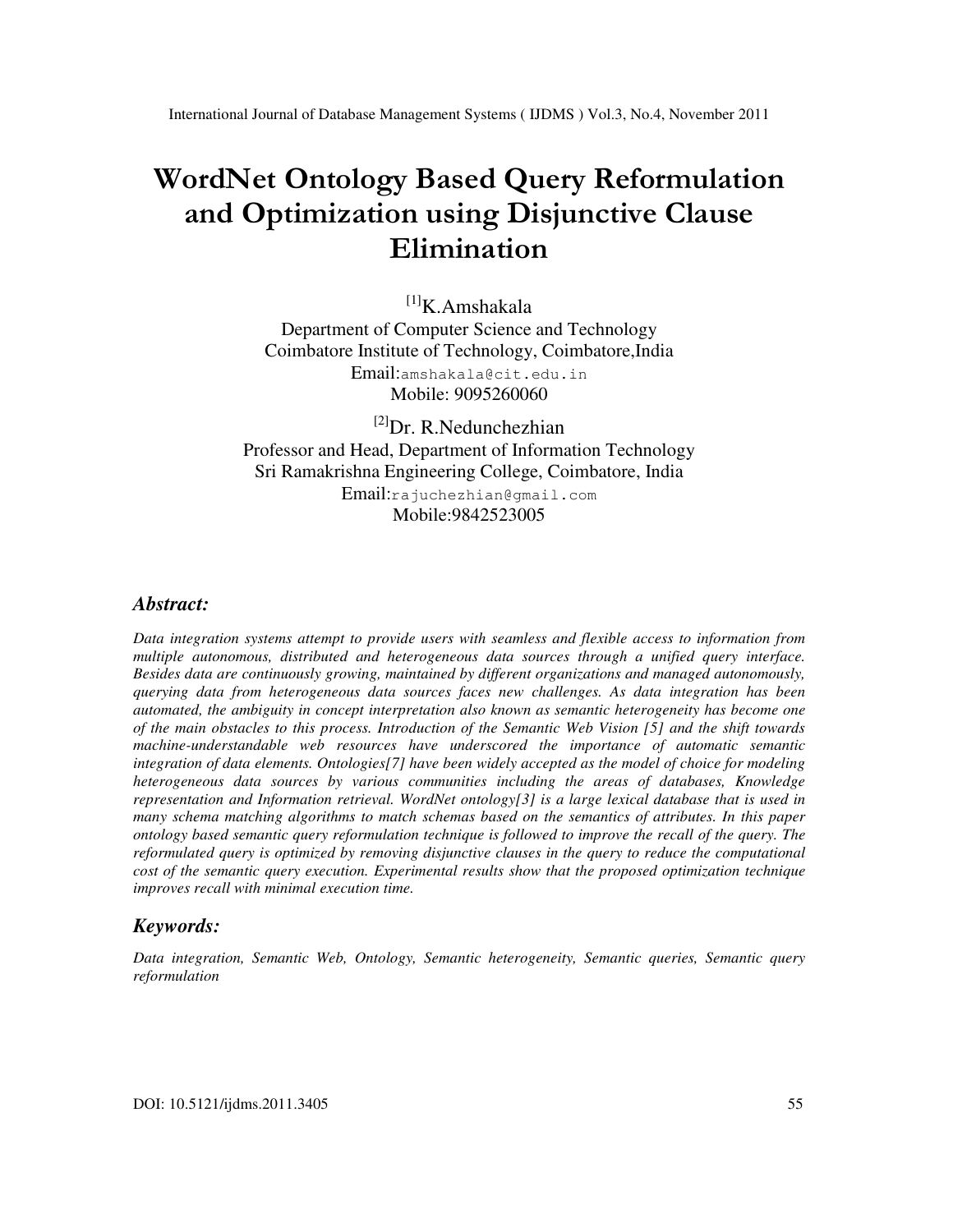# **1. INTRODUCTION**

Integrating data from distributed, heterogeneous, autonomous data sources is a fundamental requirement in many database application domains, such as cooperative information systems, ebusiness, data warehousing, and semantic query processing. Ideally, a data integration system should allow users to focus on what information is needed without having to offer detailed instructions on how to obtain the information[10,11,14]. Thus, in general, a data integration system must provide mechanisms for communications and interaction with each data source as needed, Specification of a query, expressed in terms of a common vocabulary, across multiple heterogeneous and autonomous data sources, transformation of such a query into a plan for extracting the needed information by interacting with the relevant data sources, and combination and presentation of the results in terms of a vocabulary known to the user. Thus, bridging the syntactic and semantic gaps among the individual data sources and the user is a key problem in data integration[14]. To date, all approaches to wrap data collections, or even to create mappings across comparable datasets, require manual effort. Despite some promising work, the automated creation of such mappings is still in its infancy, since equivalences and differences manifest themselves at all levels, from individual data values through metadata to the explanatory text surrounding the data collection as a whole.

There are different kinds of heterogeneity like syntactic, schematic and semantic heterogeneities existing among the data sources that are to be integrated. *syntactic heterogeneity*, is caused by different languages used for modeling the different sources, *schematic heterogeneity*, results from different structures of source schemas, and *semantic heterogeneity*, arises when different sources contain instances with different meanings or interpretations[14]. Richer semantics on structure and data vales of data sources are required for handling these heterogeneities. Currently, research work on the Semantic Web[5] and data integration[14] are focusing on using *ontologies which* is a formal and explicit specification of a shared conceptualization [7] as semantic support for data processing. The use of ontologies can benefit data integration tasks in a variety of ways, including metadata representation, global conceptualization, support for high-level queries, declarative mediation, and mapping support. Ontologies have proven to be useful to capture the semantic content of data sources and to unify the semantic relationships between heterogeneous structures[1,2,8,15]. Thus, users should not care about where and how the data are organized in the sources. In this paper our focus is on query reformulation in an optimized way , with the support of WordNet ontology[3] to overcome semantic heterogeneity.

## **2. RELATED WORK**

Use of the semantic knowledge in query generation and query reformulation is used in two ways in database management systems, one for query optimization and other for data integration[1,10]. Semantic queries are expanded either manually or automatically or interactively. The work on conceptual query expansion for document retrieval is presented in [16]. They use terms of initial result of the user's query as candidates for the query expansion and limit the candidate terms using formal concept analysis. Some work has been done in [6,5,8,13,15] to improve the recall of semantic queries for a single database, but still there is information loss due to unhandling of some natural language relationships like acronym and lexical variants. First well founded intelligent query interface for formulating queries is presented in [6]. Context based query evaluation is another technique used to improve recall in information retrieval systems [17]. Context at system level, query level and user level were exploited in [17] to improve the recall of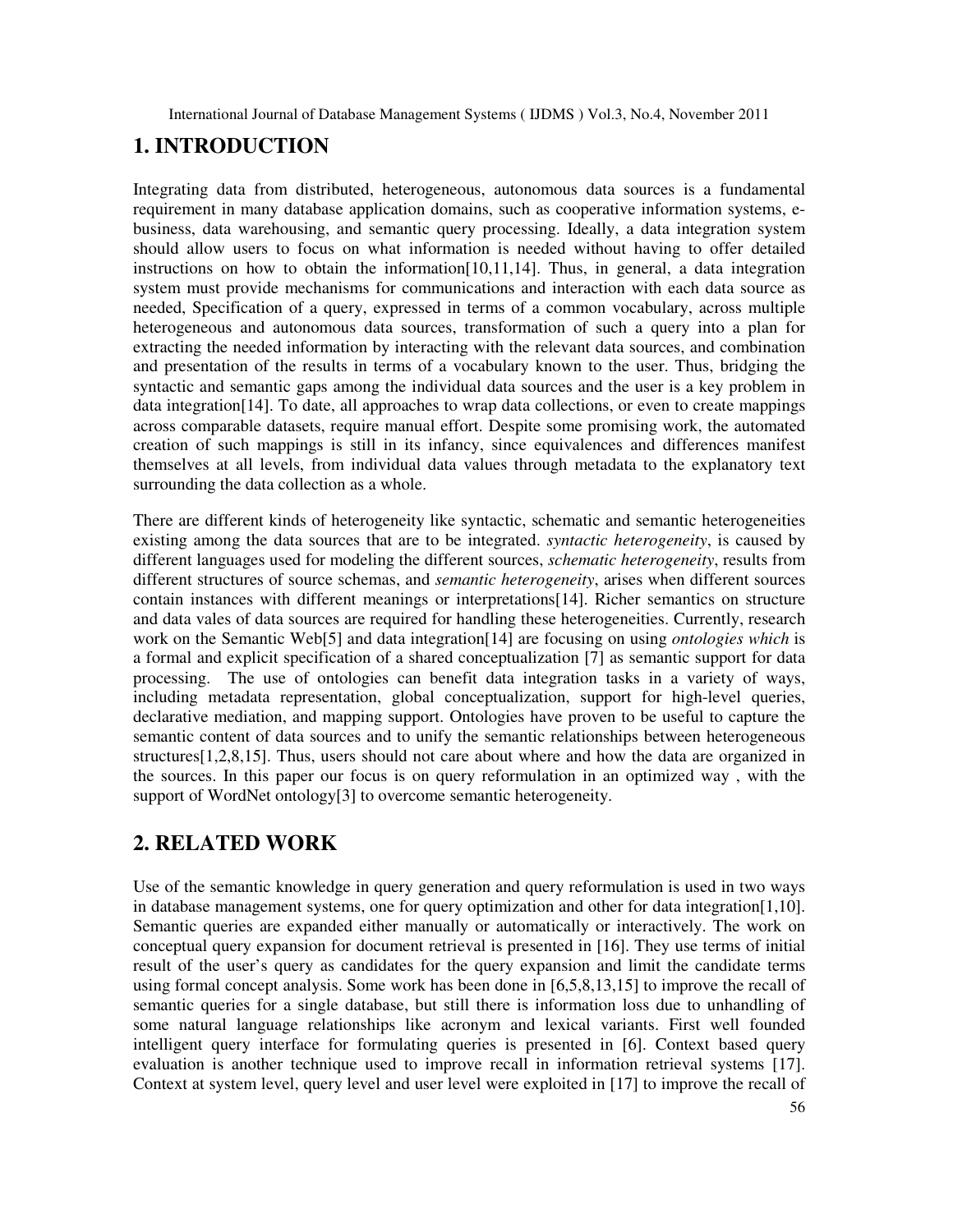the returned results. Semantic query expansion is addressed in [1,2,8,12,13] as a semantic problem rather than as a pattern matching problem. As a consequence, if we consider semantics in query processing, the number of results for a submitted query substantially increases. Compared to query optimization methods this approach is not to speed up query processing but to provide users with additional meaningful answers. To this end, a set of reformulation rules and practical examples were presented to show their usefulness in [1,2,8]. In [1], a new approach on how to improve the answers of queries based on semantic knowledge expressed in ontologies is presented. In addition to reformulation rules proposed in [2,8], this work includes "Composite rule" which considers part-whole relationship between objects. [18] has addressed query routing, schema matching and query optimization problems in P2P data sharing systems where they have used domain ontology to provide semantic knowledge on the data sources.

In this paper we have described an automated source specific query reformulation technique with the support of ontology. Here our aim of the query reformulation in data integration is to provide transparent access and extend the results of a given query in a semantically meaningful way which best captures the user's information needs, even if he/she does not have knowledge of the domain, internal structure of the data sources and the contents of the data sources. The reformulated query is also optimized by decomposing it into source specific queries and hence the cost of query execution is not compromised for improving accuracy of query results.

## **3. PROBLEM DEFINITION**

Vocabulary Enhancement Rule proposed in [1] considers SynOf (Synonym) and IsA (Specialization) relationships to expand the user submitted queries. For example , table 1 shows a product table stored at a single data source.

| Product_ID    | Product_Name   | Price |
|---------------|----------------|-------|
|               | computer       | 30000 |
| $\mathcal{D}$ | PC             | 25000 |
| 3             | IntelPC        | 50000 |
|               | Monitor        | 5000  |
| 5             | Keyboard       | 300   |
|               | Data processor | 40000 |
|               | Calculator     | 5000  |

#### **Table 1: PRODUCT table**

A simple user query over PRODUCT table on the product "computer" is formulated as follows  $Q_1$ = Select price from PRODUCT where Product Name = "computer";

On investigating the product ontology it is found that "data processor" and "PC" are synonym to the "computer", so they must also be queried. The query on "PC" is expanded as follows.

 $Q_1$ ' = Select price from PRODUCT where Product\_Name = "computer" OR

Product\_Name = " PC" OR Product\_Name = "Data processor";

The query  $Q_1$ ' yields a better recall compared to query  $Q_1$  since it retrieves records that are semantically related to the query term. Semantic expansion of user queries will yield better results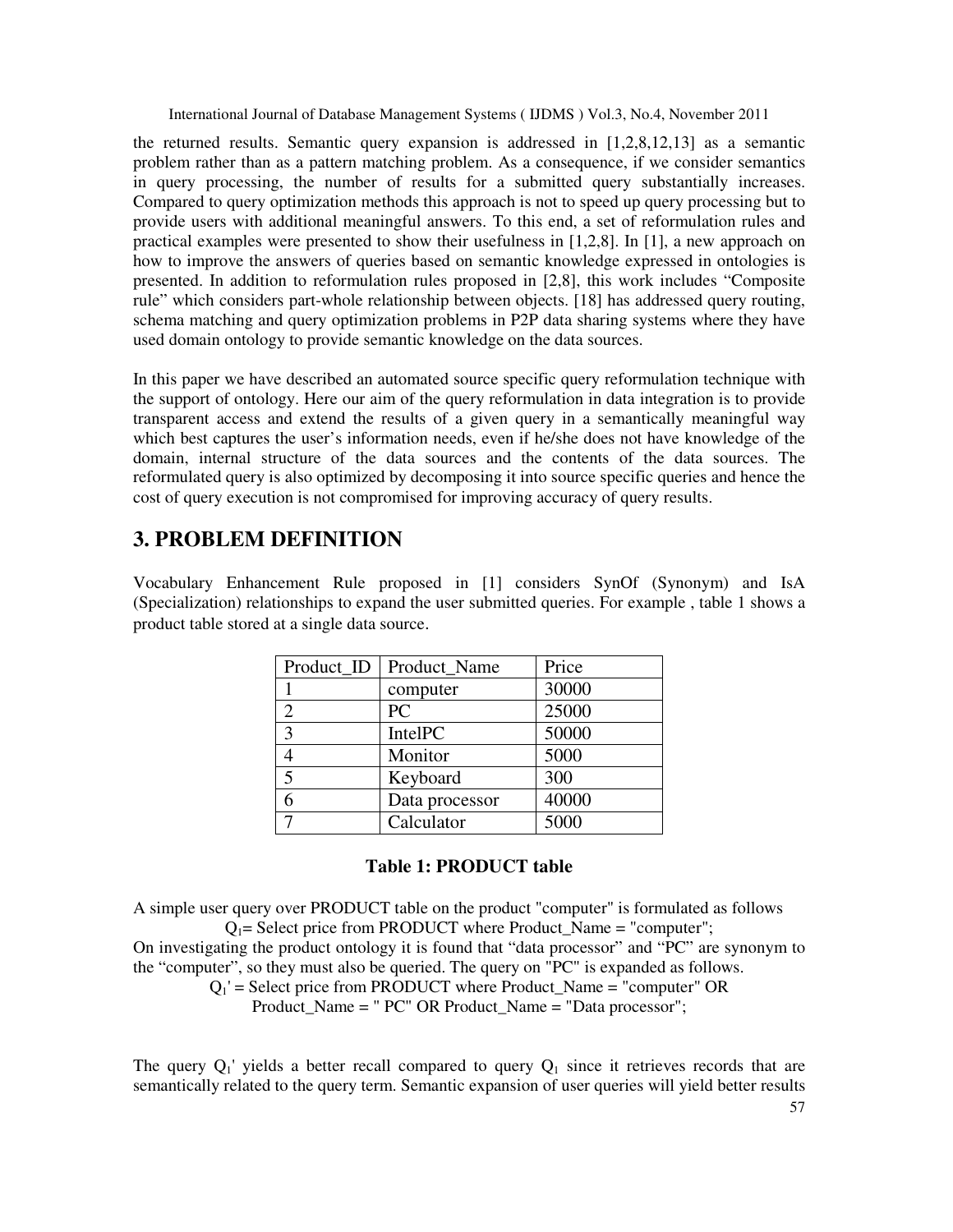in centralized database systems that may have different records describing the same entity. When the same entity is recorded using different names in the database, it is said to contain redundant information. In practice, the scenario described above occurs very rarely. So semantically enriching the user query by adding synonyms of the query terms using disjunctive clause is an unnecessary effort. In distributed autonomous database systems, the same entity will be stored in different names in different data sources. In such cases, semantic query expansion will not improve the recall of query results, since at a single data source each entity will be called by a unique name. Semantic query decomposition approach will retrieve the same set of results from all the data sources by submitting source specific queries at each data source instead of semantic query expansion.

 Semantically expanded queries are computationally costlier because of the disjunctive OR clauses connecting the synonyms of query term. These disjunctive clauses are much harder to process and optimize because of the following reasons. With queries including disjunctive clause, only little optimization can be done because the rows satisfying the query are the union of the rows satisfying each of the individual conditions. If any one of the search conditions does not have an access path, then the query optimizer is compelled to choose a full table scan to satisfy the query. Performance can only be improved if an access path exists on every condition in the disjunctive clause[4]. In this case, row sets can be found satisfying each condition and then combined through applying a union operation across the result sets to eliminate duplicate rows. However, set union operations can also be expensive. The customary way to implement union operations is to sort the relations on the same attributes and then scan the sorted files to eliminate duplicate rows. In many cases the use of disjunctive clauses in queries results in either a brute force linear search of the table, or a sort of a potentially large amount of data.

Queries formulated using an SQL query language provide little predictive information useful for estimating query performance. Internal knowledge of the database structure, data distribution, and query optimizing strategy are necessary to develop effective query statements. This technical knowledge rarely exists in the user community. This leads us to recommend that enterprise decision support systems remain independent from user developed, unstructured queries. Any request to integrate ineffective or unproven query statements into a management system should be discouraged. The inevitable result is a dissatisfied client[4]. It is very difficult for naïve users to retrieve desired data from heterogeneous, autonomous and geographically distributed data sources because of their lack of knowledge about the internal structures and contents of data sources. In such cases, ontological support is required to form source specific queries. In the proposed approach, source specific semantic query reformulation technique is implemented with the Wordnet ontology[3] support.

# **4. SEMATIC QUERY REFORMULATION.**

Semantic query reformulation is used to answer user's queries in more appropriate manner by reformulating user submitted queries into semantically enriched queries. These semantically enriched queries are called as semantic queries [1,2,8]. The semantic queries are formed by using ontological support, which provide terms semantically equivalent to query term. Query reformulation approach also called semantic query optimization, takes advantage of the semantic knowledge about the contents of databases for optimization. The basic idea is to use the knowledge to reformulate a query into a less expensive yet equivalent query. The main goal of semantic query reformulation proposed in this paper is to translate a user query into a set of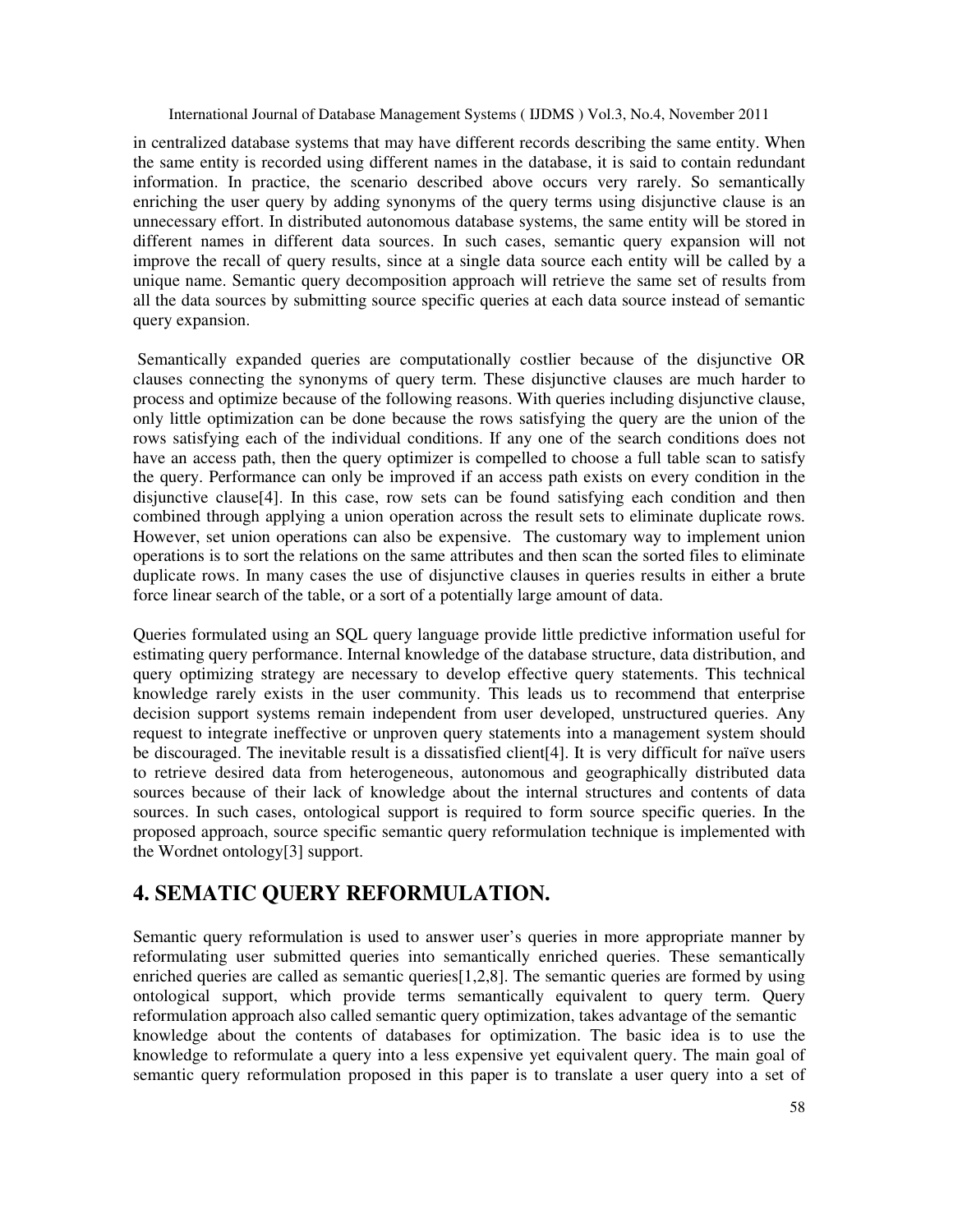queries which best suite the structure of the distributed sources. This reformulated query reduces loss of information during data integration and extends the result of a given query in a semantically meaningful way.

The architecture of the semantic query reformulation system shown in figure1 is based on the mediator architecture described in [9]. It is a three layered architecture which introduces a central mediation layer that separates user-oriented processing and database access. A mediator is a software module that exploits encoded knowledge about some sets or subsets of data to create information for higher level of applications [9]. A mediator in a query processing system could be used to access multiple data sources. The user submits a query defined in his terms through the user interface, which will be converted by the query generator into an appropriate SQL query. The mediator includes a query interface, query generator, query reformulation module, ontology reasoner and result presentation module.



**Figure 1: Query processing architecture** 

A source model is build by extracting metadata from the distributed data sources. For query reformulation, the proposed approach relies on additional synonyms extracted from ontology. Wordnet ontology is used to generate semantically meaningful queries by deriving the synonyms related to the query terms. The source model is extended by adding distinct values of a particular query attribute from all the relational databases. The Ontology Reasoner is responsible for grouping the distinct domain values based on their synonyms and constructs a domain-value table which has a structure as shown in table 2. The number of rows in the table is equal to the number of distinct values available in the distributed databases. Each row in the domain table represents a unique domain value. Each column in the table represents different data sources. Every cell  $_{ii}$  in the table contains the synonym of the domain value i present in the source database j. If a source does not contain a synonym corresponding to a domain value, the cell is filled with null value.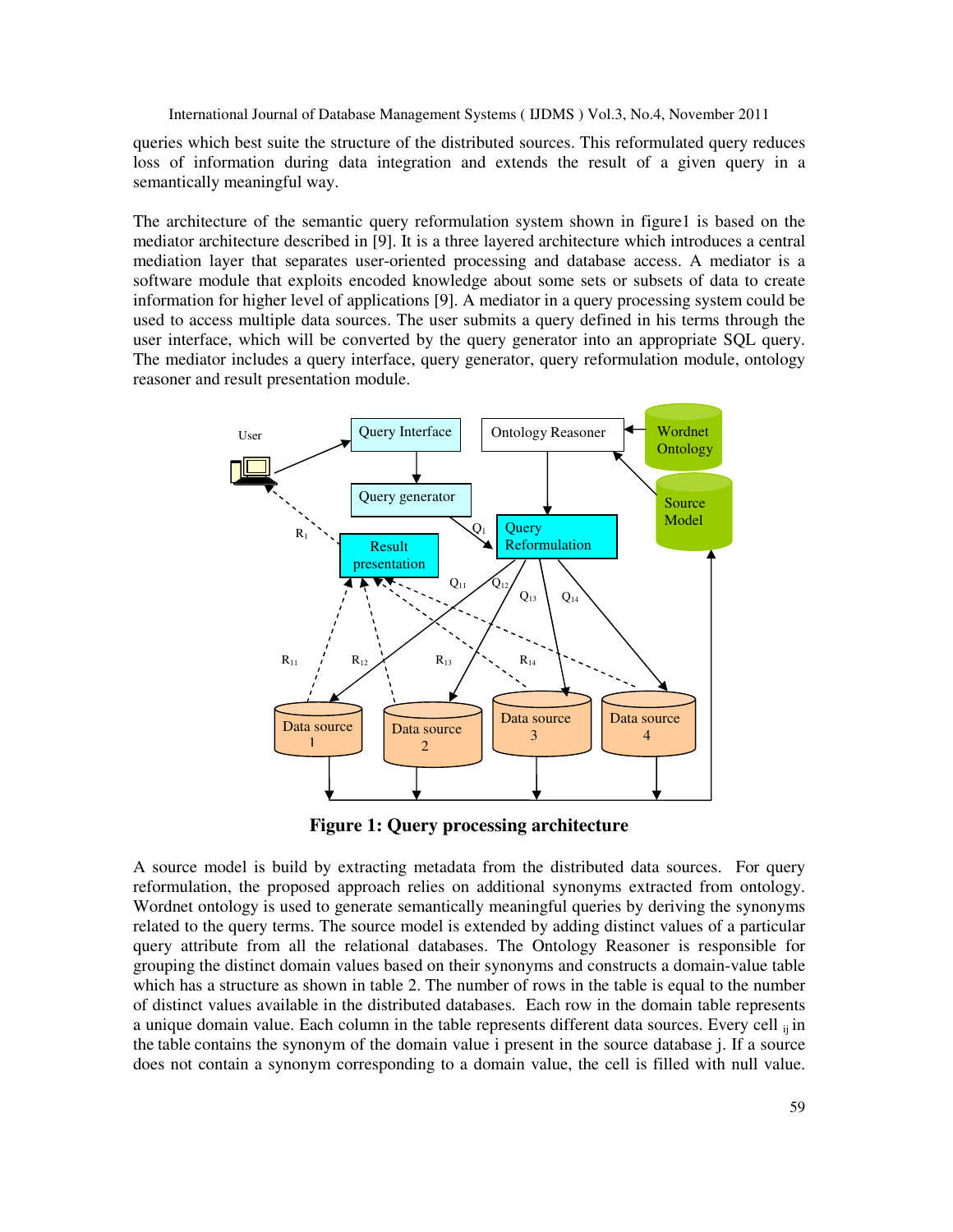The construction of source model is only once and updated whenever there are changes in the distributed data sources.

|                | Source            | Source          | Source            | Source            |
|----------------|-------------------|-----------------|-------------------|-------------------|
|                | DB1               | DB <sub>2</sub> | DB <sub>3</sub>   | DB4               |
| Domain value 1 | $Syn_{11}$        | $Syn_{12}$      | $Syn_{13}$        | Syn <sub>14</sub> |
| Domain value 2 | Syn <sub>21</sub> | $Syn_{22}$      | Syn <sub>23</sub> | Syn <sub>24</sub> |
| Domain Value 3 | $Syn_{31}$        | $Syn_{32}$      | Syn <sub>33</sub> | null              |
| Domain value 4 | null              | $Syn_{42}$      | $Syn_{43}$        | $Syn_{44}$        |

### **Table2: Domain-value Table**

For example, table 4 shows a domain-value table constructed for distributed databases shown in table 3 (a- d).

| ID                        | <b>Product Name</b> | Price |
|---------------------------|---------------------|-------|
|                           | mobile phone        | 4000  |
|                           |                     | 25000 |
|                           | Stereo              | 5000  |
|                           | PС                  | 20000 |
|                           | Washer              | 10000 |
| T.LL 26A<br><u>ווחמסס</u> |                     |       |

 $Table 3(a)$ , PRODUCT

| ID | <b>Product Name</b> | Price |
|----|---------------------|-------|
|    | cellular phone      | 5000  |
| 2  | Television          | 20000 |
| ٩  | Sound system        | 5000  |
|    | Personal            | 30000 |
|    | computer            |       |

Table 3(b)- ITEM

| ID | <b>Product Name</b> | Price |
|----|---------------------|-------|
|    | mobile              | 3000  |
|    | Telecast            | 25000 |
|    | Music system        | 4000  |
|    | Computer            | 25000 |
|    | Washing             | 8000  |
|    | machine             |       |

Table3(c)-COMMODITY

| ID | Product Name | Price |
|----|--------------|-------|
|    | Music system | 3000  |
| 2  | Monitor      | 10000 |
| 2  | Keyboard     | 2000  |
|    | Calculator   | 1000  |

Table3(d)-GOODS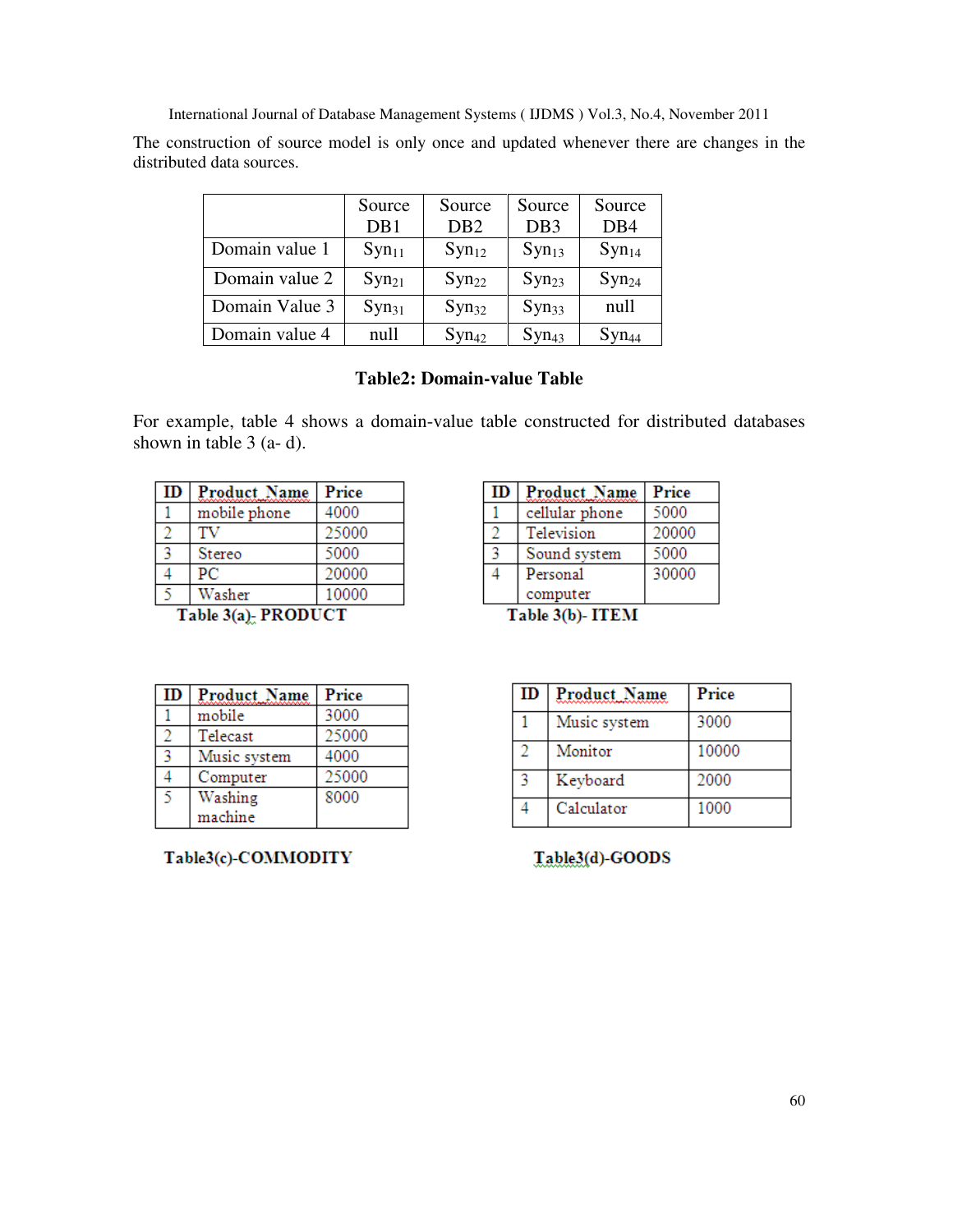|          | <b>PRODUCT</b> | <b>ITEM</b> | COMMO-      | <b>GOODS</b> |
|----------|----------------|-------------|-------------|--------------|
|          |                |             | <b>DITY</b> |              |
| Mobile   | mobile         | cellular    | mobile      | cell         |
| phone    | phone          | phone       |             |              |
| TV       | TV             | Television  | Telecast    | null         |
| Music    | <b>Stereo</b>  | Sound       | Music       | Music        |
| system   |                | system      | system      | system       |
| Computer | <b>PC</b>      | Personal    | Computer    | null         |
|          |                | computer    |             |              |
| Washing  | Washer         | null        | Washing     | null         |
| machine  |                |             | machine     |              |

International Journal of Database Management Systems ( IJDMS ) Vol.3, No.4, November 2011

#### **Table 4: Domain-value Table for distributed databases of Table 3(a-d)**

The constructed domain-value table is also added to the source model in order to use it for future query processing. The Query reformulation module uses the Domain-value table to reformulate the user submitted query by replacing the query condition with the source specific domain value which could be one of the synonyms of the query term and generates source specific queries. The reformulated queries could be distributed to appropriate data sources to retrieve the results.

For example, the query term in query  $Q_1$  is "computer". From domain-value table, the synonyms of the query term stored at each source are retrieved by accessing the corresponding row. The database table names are retrieved from row 1 in the table. In [3], the query  $Q_1$  is simply expanded by adding the synonyms of the query term using disjunctive clauses to reduce information loss as shown by query  $Q_1$ . The query  $Q_1$ , instead can be reformulated into source specific queries as follows.

 $Q_{11}$  = Select price from PRODUCT where Product\_Name = " PC";

 $Q_{12}$  = Select price from ITEM where Product\_Name = "personal computer";

 $Q_{13}$  = Select price from COMODITY where Product\_Name = "computer";

 $Q_{14}$  = Select price from PRODUCT where Product\_Name = "Data processor";

The reformulated queries are sent to corresponding data sources and finally the results are combined from all the data sources. The decomposed queries  $Q_{11}$ ,  $Q_{12}$ ,  $Q_{13}$ ,  $Q_{14}$  does not include disjunctive clauses and hence the query execution cost is reduced. Unlike [3] where query  $Q_1$  is semantically expanded, the proposed approach follows semantic decomposition of the semantically enriched query  $Q_1$ . The information loss in integration of several data sources is reduced and at the same time the execution cost is also reduced. The results returned by the data sources will be presented to the user in the user required form and this is the responsibility of the result presentation module.

The semantic query reformulation technique proposed in this paper increases the recall of the query with minimized execution cost. This is proved by carrying out an experimental evaluation of the technique and the results are discussed in the following section.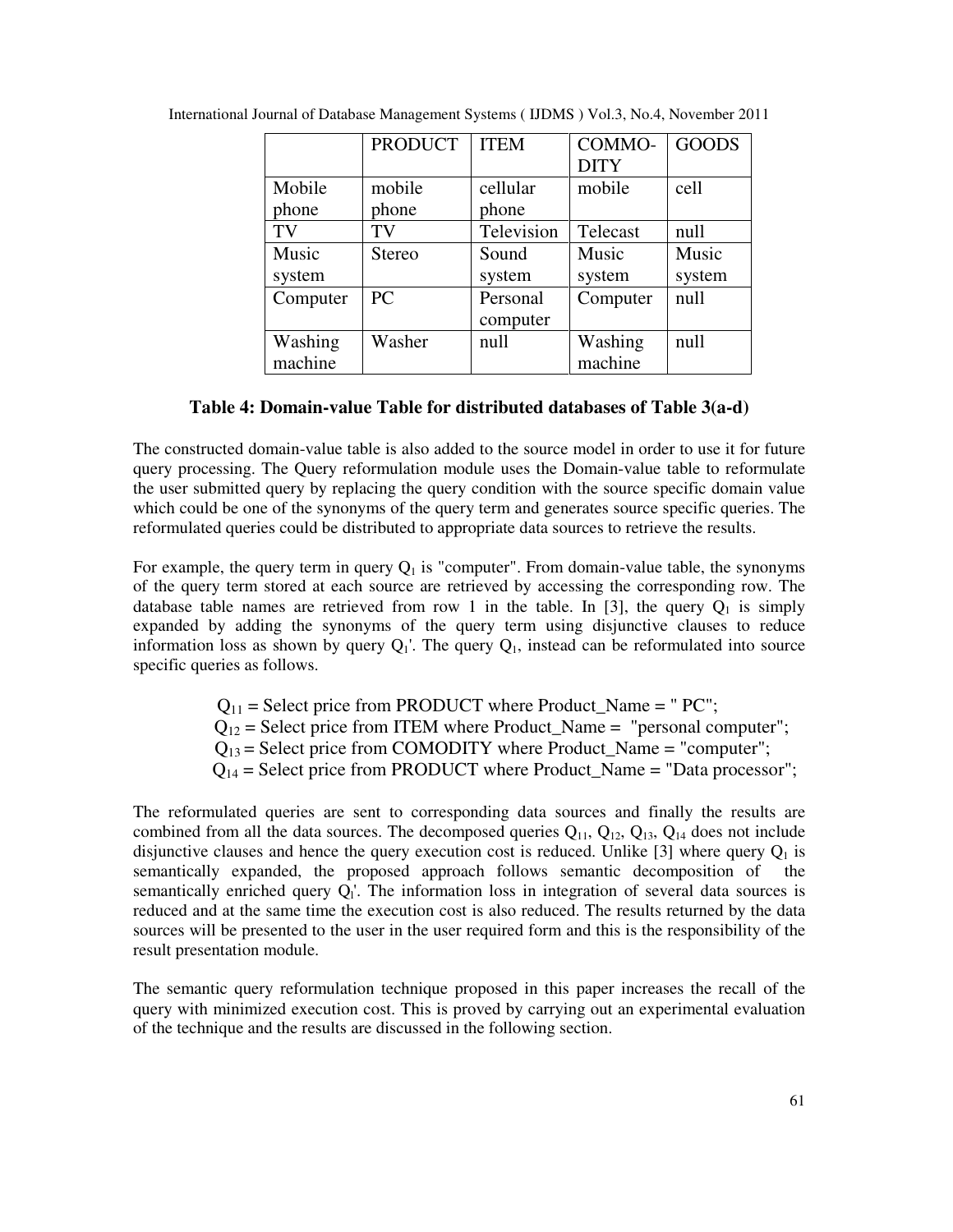### **5. EXPERIMENTAL RESULTS**

In this section we present the evaluation of our proposed approach with respect to technique of [3]. In order to make comparison of the results, we have created test bed using Processor 3.0GHz, RAM 1GB and Windows XP on the standalone PC. The dataset for the experiments are synthesized by duplicating the records of the databases shown in table 3(a-d). On this test bed we executed queries for both techniques and analyzed the results.

The generation of source specific queries as proposed in this paper reduces the execution time of the user submitted queries compared to the query expansion rule proposed in [1]. The removal of disjunctive clause OR has brought down the execution time to a considerable amount and hence the results are presented to the users promptly. As the graph shows in Figure 2, the proposed optimized query reformulation method reduces the execution time by 50% compared to that of the un-optimized query expansion method proposed in [1] .



**Figure 2: Execution Time (Query expansion Vs Query Decomposition)** 

# **6. CONCLUSION**

In this paper**,** an ontology based query reformulation technique is proposed in order to query distributed autonomous data bases. The query reformulation is done by using a source model containing metadata of the underlying distributed data sources and also domain specific information. Semantic query reformulation is done in a source specific manner without blindly expanding query terms. By following semantic query decomposition instead of query expansion, the execution time of data retrieval is reduced without compromising on the number of relevant records retrieved. In future this work could be improved by applying techniques to construct domain specific information on the fly to meet the growing data sharing needs.

### **REFERENCES**

[1] Waris Ali , Sharifullah Khan, "Ontology Driven Query Expansion in Data Integration", Fourth International IEEE Conference on Semantics, Knowledge and Grid , 2005, pp 57-63.